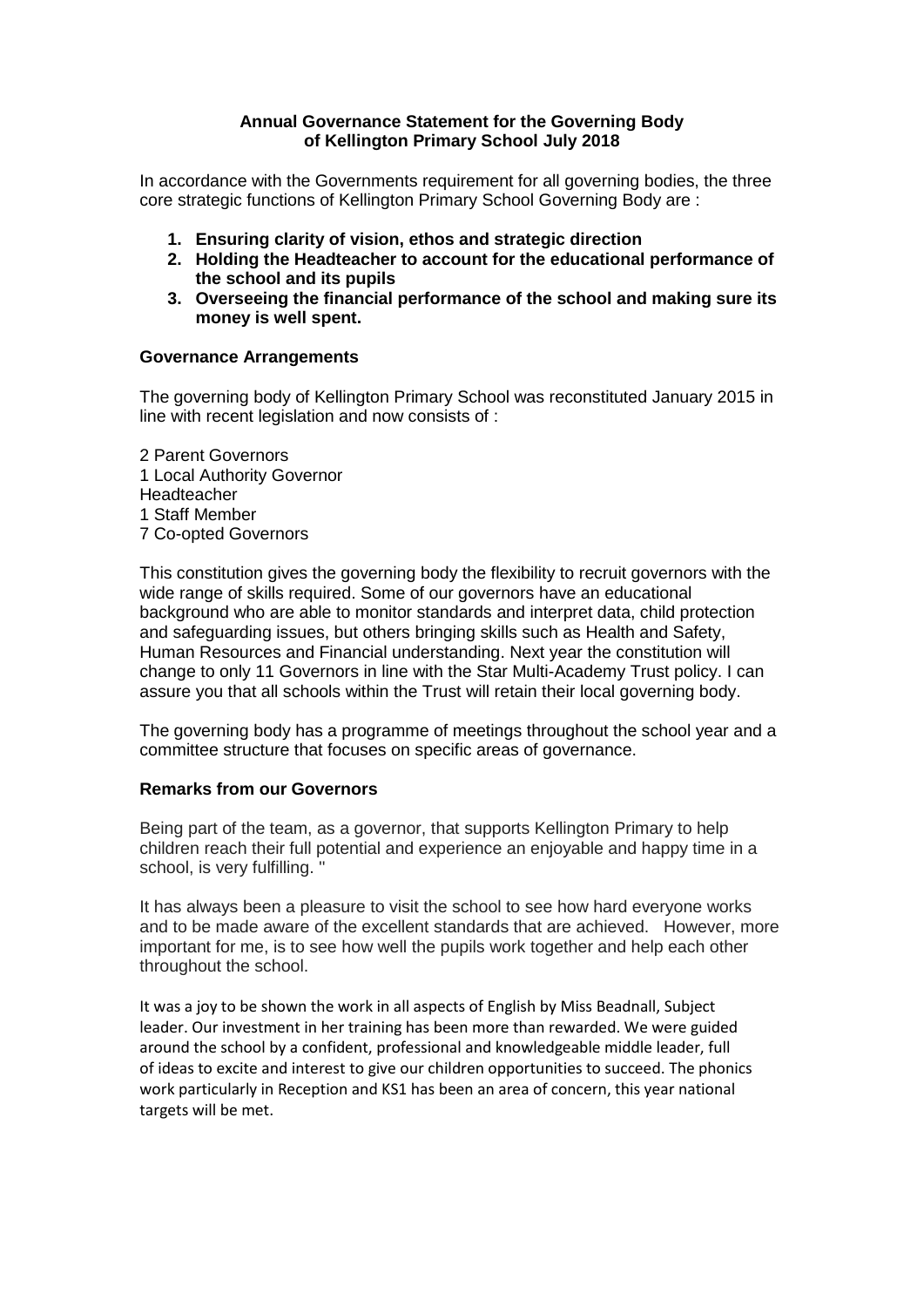This was my first visit as a Governor to the school assembly. I was proud of the children as they all knew who I was and what my reasons for attendance were.

We tend to expect high standards from our children on such occasions and this did not disappoint – the children were amazing. The story not only told the Christmas message but that the smallest was just as important and in this case more so than those older and bigger children. A good message to help our children give respect and consideration to everyone. The story also had angels from different countries with several children in each group from a country. We saw the dress and heard songs from China, Switzerland, Spain, Hawaii, North American Indian. We were able to include every child who had learnt lots of words, songs and where to go as they moved through the presentation. The production was very well attended by our parents.

### **Quotes from members of our Governing Body**

The small audience were treated to a wonderful performance by our KS2 children. It was obvious they thoroughly enjoyed taking part. New skills had been learnt and they really got into the characters they were playing. The songs were good fun and it was obvious our children loved the humour. Considering due to late dates for the SATs the play had been learnt in a very short time and this was admirable. Our teachers had obviously worked very hard and the help from Mr Hookham invaluable. We have come to expect a very high standard and again this is what we experienced, I think they get better and better. The play obviously ticked the boxes required for Drama Curriculum.

As a governing body undertaking a new type of monitoring activity, we reflected on this at the start of the FGB meeting. We were all in agreement that we found it tremendously useful to focus on one area and look together for evidence of this. Challenges and questions were posed and responded to by the headteacher who was on hand throughout, therefore the usual questions on this form and not necessary. In summary, we are satisfied this area of the SDP 2016/17 and outcome from the previous Ofsted inspection has been met fully and such opportunities will continue to be offered to our children throughout their lives at Kellington Primary School. We noted that the new 'vision' is on display all around the school, including the website (see photo 1 below) and was pleasing to hear how the new vision is driving forward expectations for all at Kellington.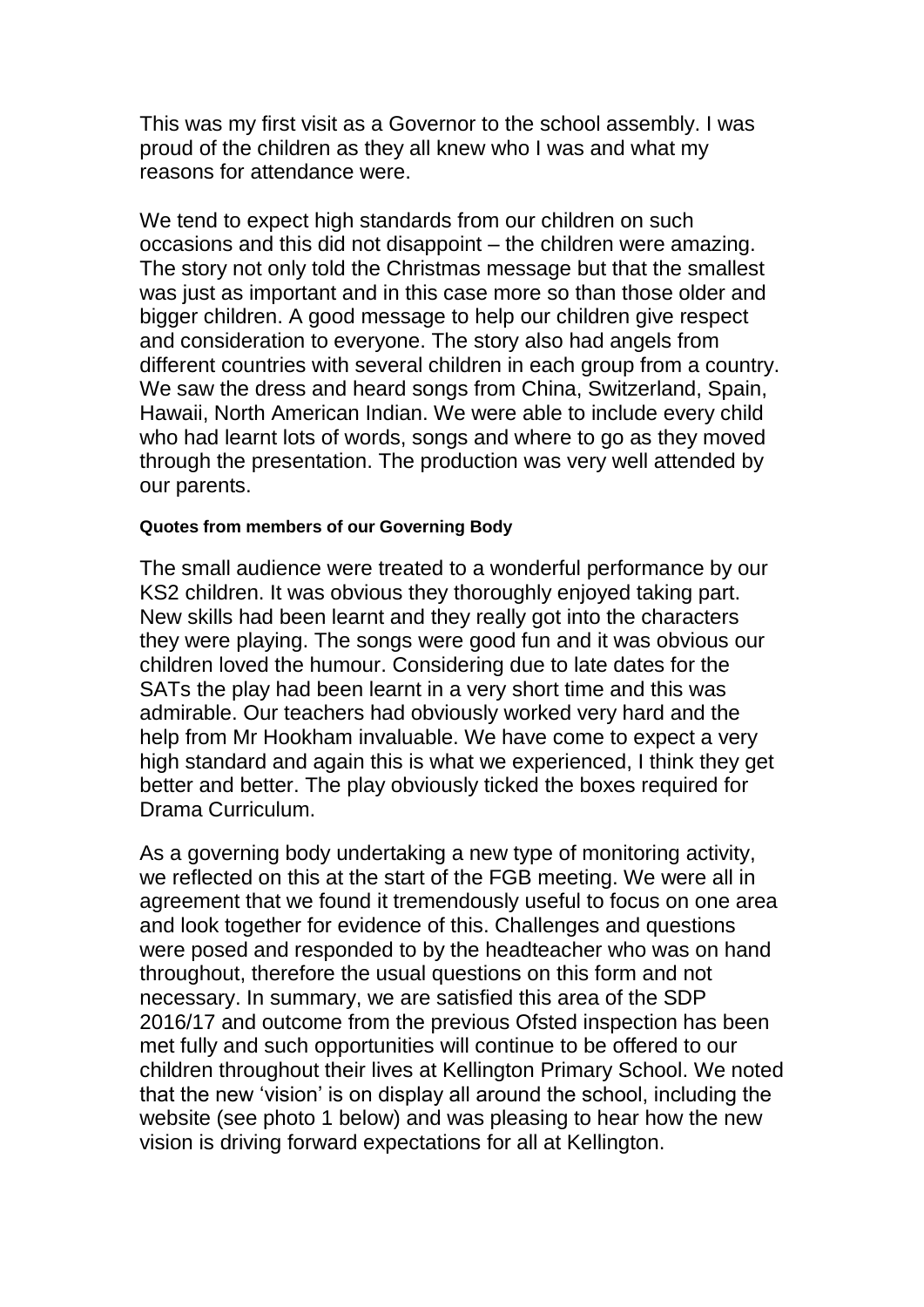Being a part of a team of people working together for the future of the children at Kellington is vital to the effectiveness of our governing body. No question is ever left unanswered and we are all able to contribute openly in a supportive forum knowing we have the best interests of the key stakeholders at heart.

I have been a governor for three years now and have become a co-opted member as we were keen to ensure the governing body had a range of appropriate skills. Working as an Academy Improvement Officer, freelance primary science consultant and primary teacher allows me to bring these operational skills to a strategic level.

Being a new governor at Kellington School I look forward to getting to know the school and my local community more. I decided to put myself forward as a governor because as a teacher I can offer skills in education and have an interest in how governance in school impacts on and challenges the school.

Being a school governor means I able to do what I can to help our school be the best possible place for children to learn and grow happily and safely. I am able to bring skills and experience to the Governing Body It also helps me feel more involved in my own children's education. To support the teachers and staff who do a great job developing our children's academic and life journey.

I became a parent Governor in 2004 when my youngest child started Kellington School as I wanted to do what I could to ensure the school was the best that it could be. I then went on to become a member of staff while remaining on the Governing Body. I am now a co-opted Governor and remain on the Governing Body as I feel very strongly that the pupils, staff, parents and wider community deserve the best educational establishment that we can possibly give them.

Lovely to greet adults and children as they come into school. Delightful to see the youngest children in school participate in the whole assembly. Although a little overwhelming for some of them they managed very well.

#### **Attendance record of governors**

A record is kept by the clerk to the governing body of attendance at meetings. Meetings need to be quorate to ensure decisions can be made. We are fortunate as our governors rarely miss meetings and if so it is for valid reasons.

#### **The work we have done on our committees and in the governing body meetings**

We have two sub-committees which are School Improvement and Resources.

School improvement committee monitor the termly cohort picture and assessments to ensure targets are met and questions the intervention and steps taken in order to give our children the best possible education and that their individual needs are met.

The Resources committee are responsible for all financial matters ensuring the money we have is spent well. We question all contracts making sure we get best value. This group is responsible for the buildings, maintenance, health and safety and staffing issues.

Some of the many steps taken to strengthen the Governing Body :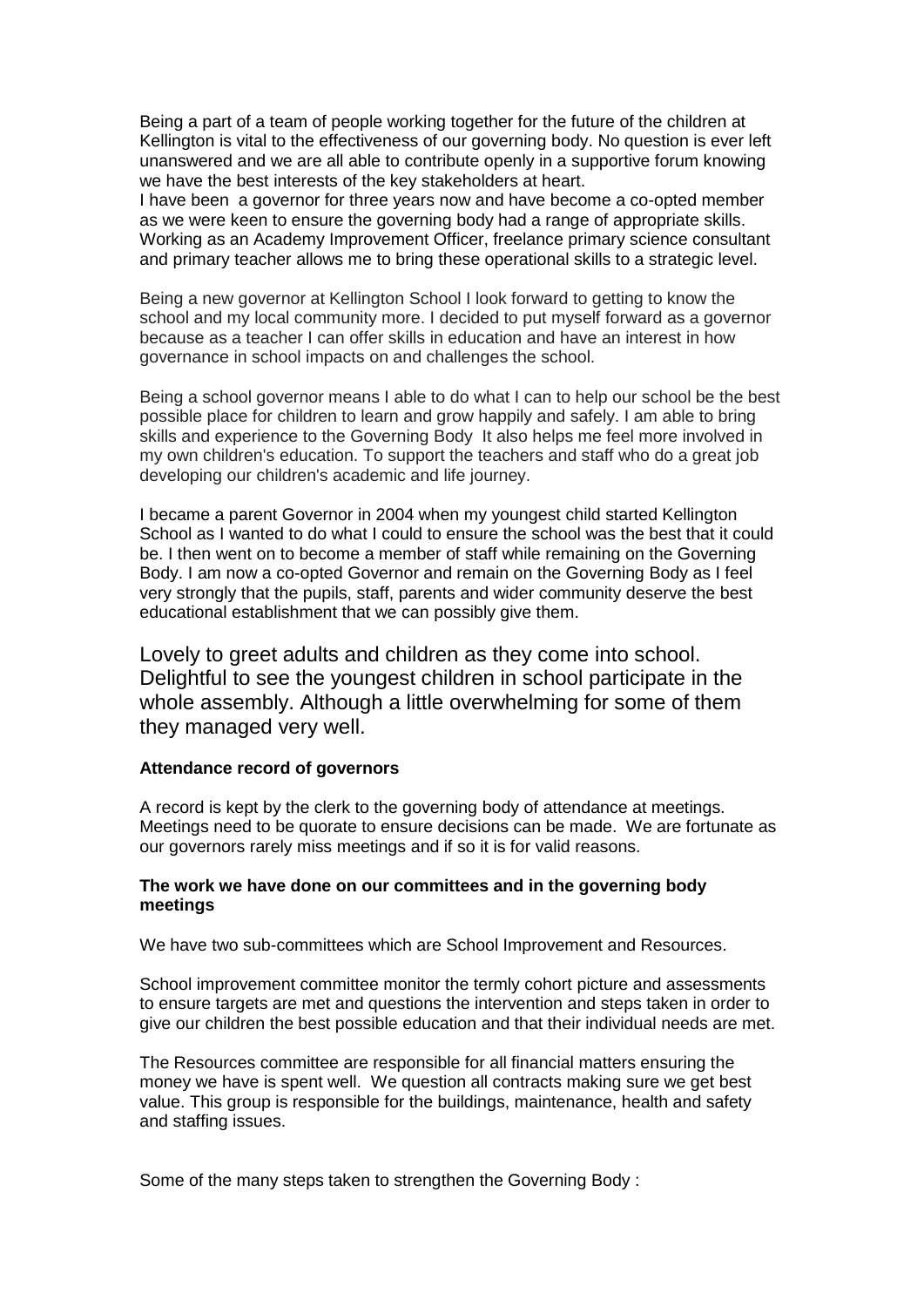- Strengthening the GB by implementing training sessions, this included working together as a team, Ofsted Framework, Data Analysis, Safe Guarding, Health & Safety and more recently Curriculum 2014 and Life without Levels
- Implementing a governor Induction Programme
- Ofsted judgement is yet again 'Good' and will work towards 'Outstanding'
- Robust and vigorous challenge
- Year structure of meetings which relate to the SDP similarly with our sub-committees, eg Resources Meeting structured to encompass financial deadlines
- Annual Governor Action Plan again relating to SDP and SEF
- Adopted a Governor Visits Policy and the use proformas to help governors have a focus for their visit, to improve their monitoring but to also ensure they do not overstep their responsibility, operational is the responsibility of the HT and strategic management that of governors
- Governor Skills Audit
- Adoption of NGA Code of Practice
- Clerk produces an action sheet relating to minutes which are reviewed each meeting and stay on the list until completed.
- The impact relating to our children is measured and minuted at every meeting.

The sub-committees annually review all school policies and in some cases implement news ones. This is a time consuming job but when we come into school and see those policies in action it shows just how worthwhile our role is.

# **Strategic Planning for the future :**

Governors will continue to build on the school's strengths which are :

- Creative Curriculum
- Small School Family Ethos
- Improved provision for inclusion
- Key Stage Results
- Financial Health
- Excellent ethos in particular behaviour
- Active member of the STAR Multi-Academy Trust
- Ofsted to continue and build upon our judgement of 'good'

Areas of weakness to be developed in line with our SDP and Ofsted targets :

- Developing Outstanding Leadership
- Improved EYFS Practice
- Sustained accelerated progress in Literacy
- Raise attainment of vulnerable learners particularly those with SEN